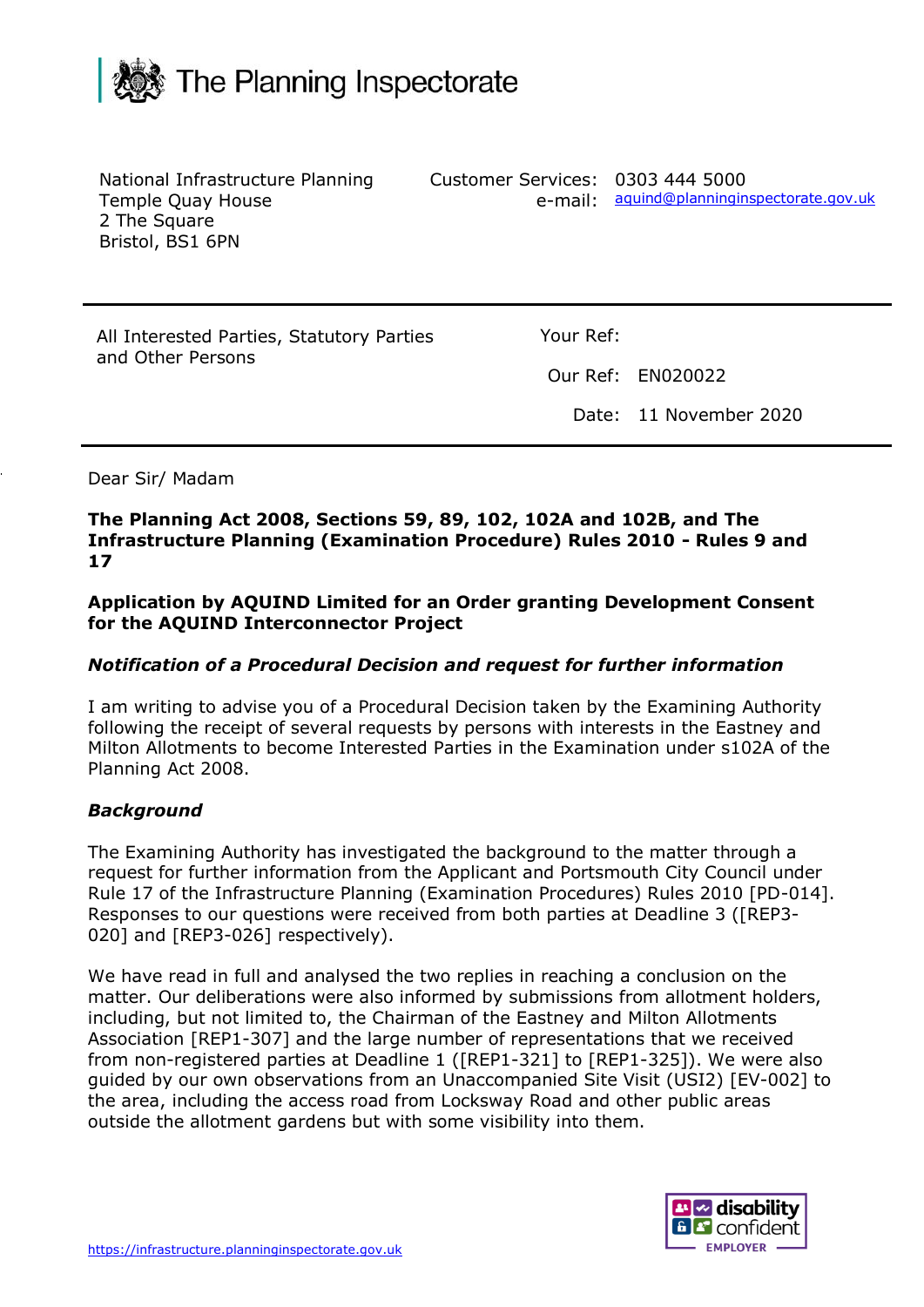In brief, we asked the Applicant for information on the following issues in our Rule 17 request:

- 1. Should assessment of persons for allocation into Categories 1, 2 and 3 in the Book of Reference [REP1-027] be based on the whole of the allotment area that lies within the Order limits?
- 2. In relation to Plot 10-12, (the access into the allotments), should allotment holders be listed in the Book of Reference by virtue of having a right of access across the land?
- 3. In relation to plots 10-13 and 10-14 (that encompass the allotments), should affected allotment holders be included in the Book of Reference?
- 4. What action does the Applicant consider the Examining Authority should take in response to s102A requests from affected allotment holders?
- 5. Whether the Applicant intends to make any changes to the Book of Reference.

The Applicant's response set out the diligent inquiry process that had been followed and provided a reply to each of our questions. These can be summarised as:

- 1. The assessment should be based on the land over which the authorised development is proposed, being the land that will be affected, which includes the subsoil to the allotments, but not the surface, except for rights of access on foot over the existing paths in the allotments.
- 2. The Applicant is not aware that every allotment holder has a relevant interest in relation to Plots 10-12 or 10-13, but should it be confirmed they do, then the Applicant will seek to include them in the Book of Reference.
- 3. The development proposed in Plot 10-14 is the drilling of ducts and pulling of cables beneath the surface via HDD. Only persons with a sufficient interest over subsoil, or who it is confirmed have a sufficient interest over the existing paths within the plot, should be included in the Book of Reference. The Applicant is not aware that the allotment holders do have such interest, but if this is demonstrated, the Applicant will seek to include those persons in the Book of Reference.
- 4. Should evidence demonstrate that the allotment holders are within one or more of the categories set out at section 102B, then the ExA should notify those persons and the Applicant that those persons have become interested parties under section 102(1)(ab).
- 5. The allotment holders do not have sufficient interests over Plot 10-12, 10-13 or 10-14 to be required to be included in the Book of Reference, and the Applicant has no current intention to make any changes. Should evidence confirm that they are within one or more of the categories set out at section 102B, the Applicant will seek to include those persons in the Book of Reference.

In brief, in our Rule 17 request we asked Portsmouth City Council for the following information:

1. If the Council had a concern that Affected Persons with an interest in land at the Eastney and Milton Allotments and its access had not been notified as part of the statutory Compulsory Acquisition process.

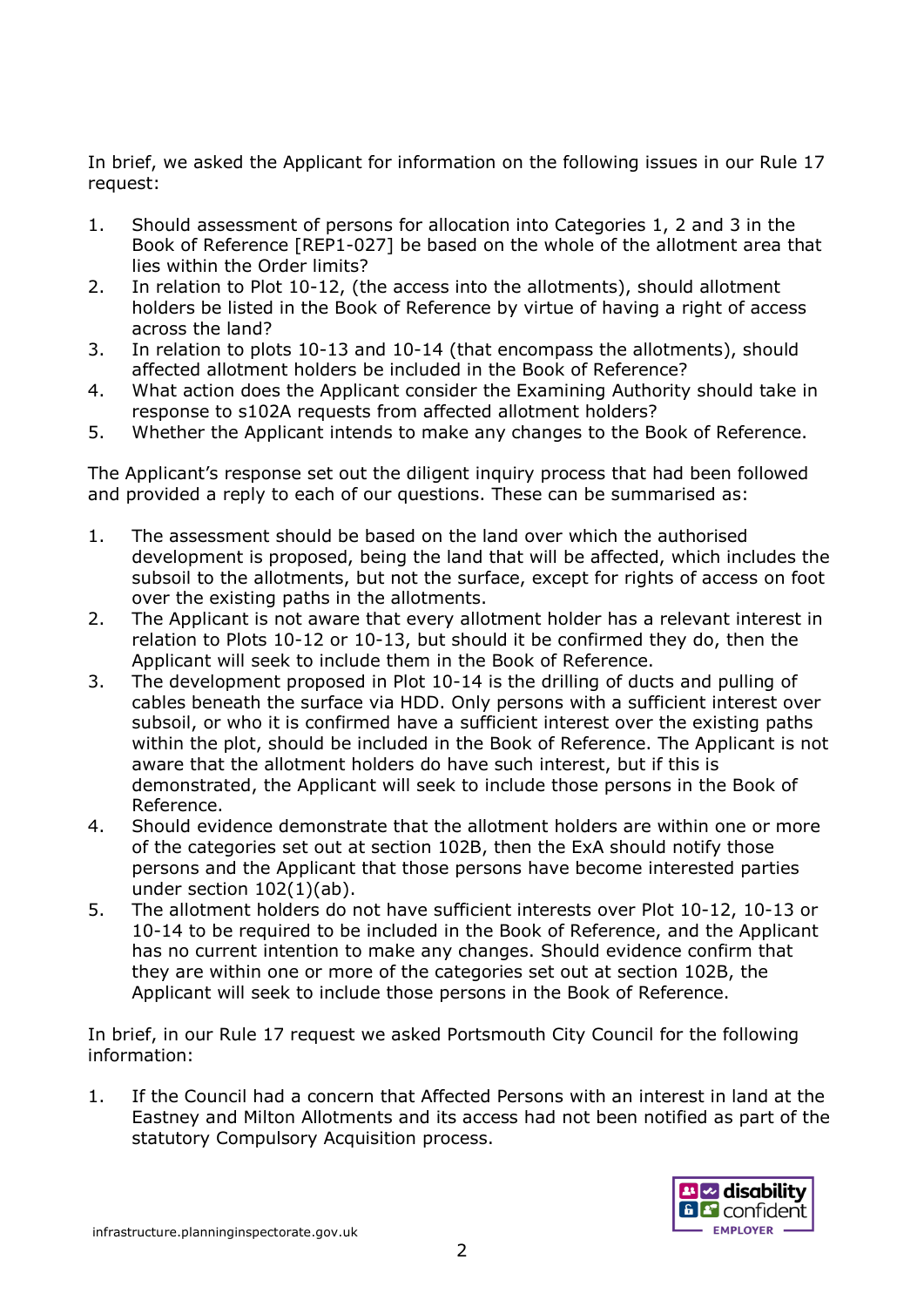- 2. The Council's response to the Applicant's earlier assertion that Portsmouth City Council had failed to respond to requests for information in this matter.
- 3. The rights that allotment holders have away from their specific allotments over the access road and the common areas of the allotments, such as paths and tracks.
- 4. If there is a vertical restriction to the allotments and associated rights and, if so, to what depth; does the Council retain all rights and the freehold of the subsoil beneath that depth?
- 5. The nature of the legal agreements between the allotment holders and Portsmouth City Council as freeholder of the land. Do these arrangements constitute an interest which would bring the affected allotment holders within Category 1 or Category 2 of the Book of Reference?

Portsmouth City Council's response can be summarised as:

- 1. The Council believes that allotment holders are persons within Category 1 or Category 2 of sections 59 and 102B Planning Act 2008 and elaborated on its basis for that conclusion.
- 2. The Council accepted that it had failed to respond to inquiries from the Applicant in this matter.
- 3. The Council provided details of the two types of tenancy agreements that have been used and other supporting information. The access into and through the allotments is not formalised in the tenancy agreements, but the Council believes that allotment holders benefit from an 'easement of necessity', as, without the provision of the desired easement, it becomes impossible to make use of the individual's tenement.
- 4. In relation to the depth of the allotments, the Council quoted *Bocardo SA v Star Energy UK Onshore Ltd* [2011] and believes that, as freeholder, it is able to grant leasehold interests to any depth, though there is no stated limit in the tenancy agreements.
- 5. The Council regards the allotment holders as tenants and believes that the holders of allotments that lie within the Order limits are in Category 1. By virtue of implied access rights across the access road, tracks and paths, the Council believes that each allotment holder falls within Category 2.

## *The Examining Authority's reasoning*

From the evidence before us, we are content that the Applicant's intention is for the cable installation across the Eastney and Milton Allotments to be via HDD, and that the surface of the allotments will be unaffected. (Nevertheless, the definition of this, and the matter by which it is properly secured, remains a live issue in the Examination.)

Notwithstanding this, the Applicant's diligent inquiry process should have been based on the full extent of the allotment land over which the authorised development is proposed, including the subsoil. Portsmouth City Council's failure to respond to the Applicant's legitimate inquiries does not obviate the need for the Applicant to consider the nature of allotment holders' interests in the land given that it was clearly aware of the nature and use of the relevant Plots when preparing the Book of Reference following diligent inquiries.

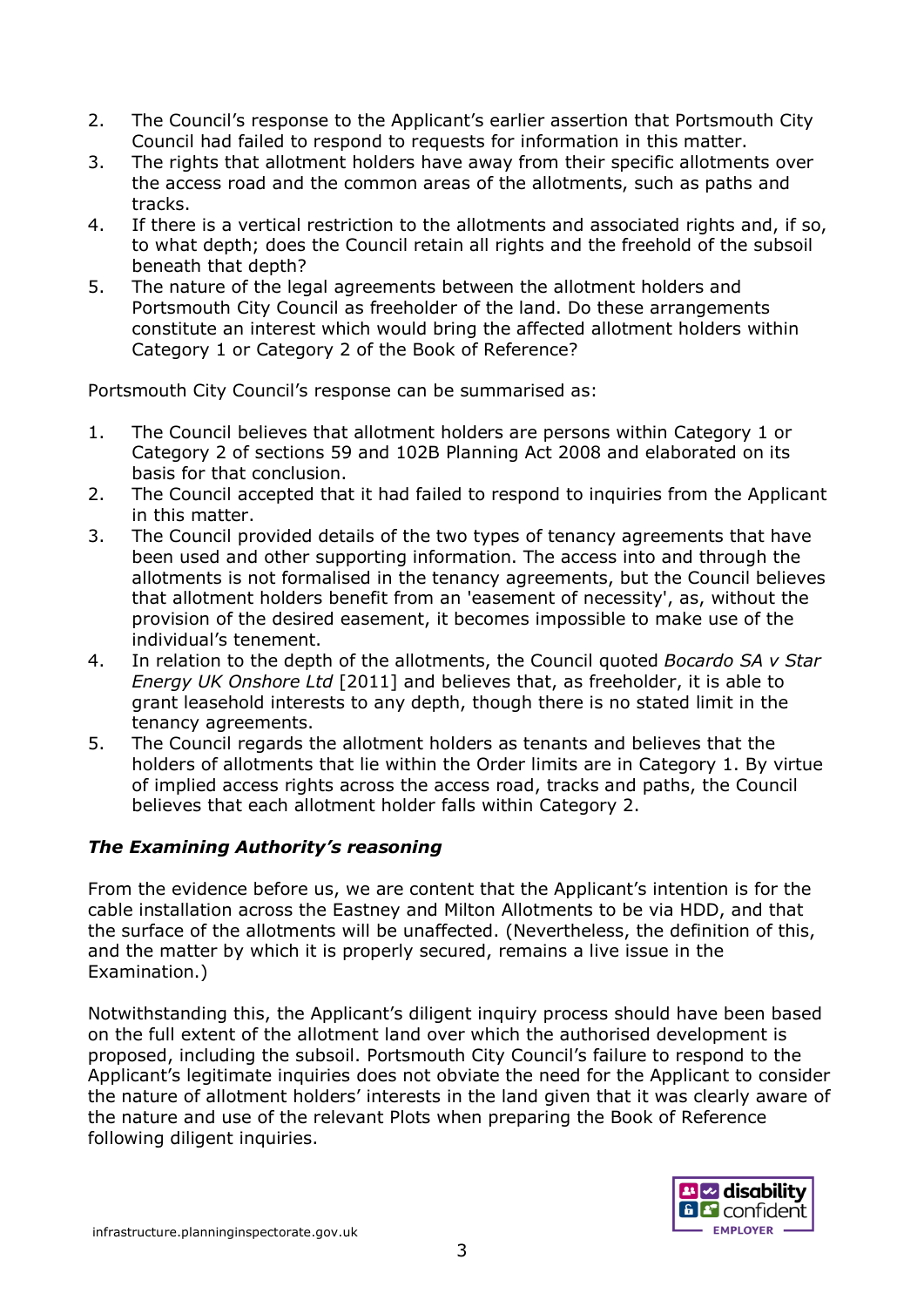Weighing up all of the evidence before us at this stage in the Examination, our conclusions on this matter are as follows:

- 1. Each allotment holder is party to a legal tenancy with the freeholder, Portsmouth City Council. We consider each affected allotment holder in Plot 10-14 to fall within Category 1 as defined in section 102B(1) of the Planning Act 2008 as '*an owner, lessee, tenant (whatever the tenancy period) or occupier of the land.*'
- 2. Each allotment holder has implied rights of access across the access road from Locksway Road (Plot 10-12) and across at least some of the tracks and paths within the allotment garden land (Plots 10-13 and 10-14). We are content that this access road offers the only practicable access into the allotment gardens. We consider each allotment holder to fall within Category 2 as defined in section 102B(2) of the Planning Act 2008 as being '*interested in the land.*'
- 3. We also note that the Applicant has suggested that one of the reasons for seeking rights of access across the allotment land on existing tracks and paths is to monitor for problems during construction, such as the break-out of bentonite and drilling fluids. We consider this an indication that it is possible that allotment holders within Plot 10-14, under which the cable would be drilled, could suffer damage to the land during construction and '*might be entitled as a result of the implementing of the order to make a relevant claim*.' We consider this places them in Category 3 as defined in section 102B(4) of the Planning Act 2008.

Consequently the Examining Authority notifies the following allotment holders that have made requests under s102A of the Planning Act 2008 and the Applicant that these persons have become Interested Parties under section 102(1)(ab):

- Julian Lloyd;
- Millie Ansell;
- Bernard George;
- Andrew Leonard:
- Brian Simmons;
- Philippa Pettitt;
- Derek McCullough;
- Malcolm Williams;
- Mark Lemon;
- Catherine Reddy;
- Kirsten McFarlane.

We intend to publish the submissions from these parties at Deadline 5. We request that the Applicant adds these persons to the Book of Reference, and to consider further the position and interests of every allotment holder at the Eastney and Milton Allotments in relation to the Book of Reference. Portsmouth City Council should provide full assistance to the Applicant by providing the necessary details to ensure that all relevant parties are properly included in the Book of Reference.